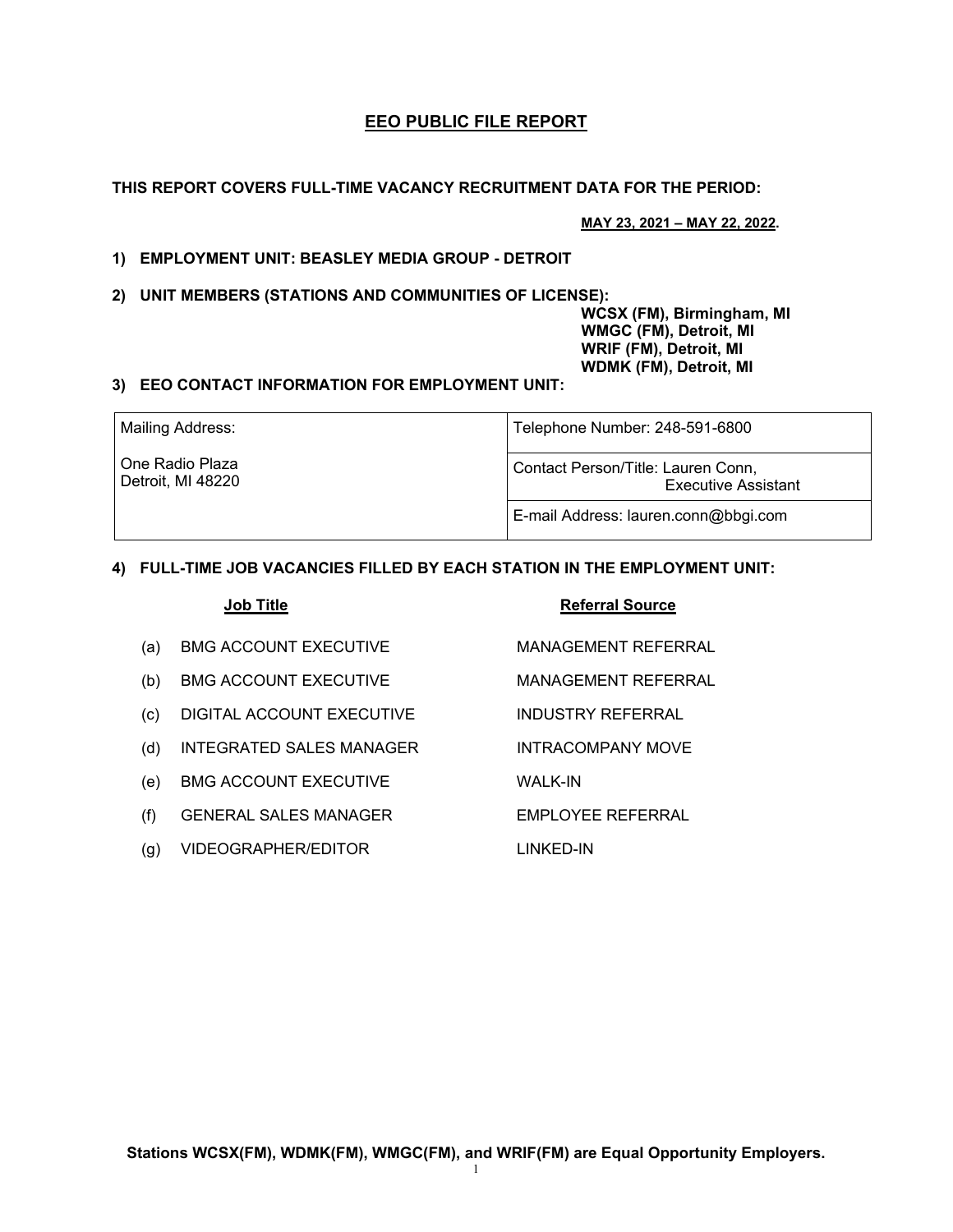## **5) RECRUITMENT/REFERRAL SOURCES USED FOR EACH VACANCY**

| $a, b, c.$ and $e$ .) Job<br>Title:              | <b>BMG Account</b><br>Executive (3), Digital<br><b>Account Executive</b> | <b>Referral Source(s) of Hiree:</b> | Management Referral (2x),<br>Walk-In (1x), Industry<br>Referral (1x) |                                           |                                                                 |
|--------------------------------------------------|--------------------------------------------------------------------------|-------------------------------------|----------------------------------------------------------------------|-------------------------------------------|-----------------------------------------------------------------|
| Name of Organization Notified of<br>Job Vacancy  | <b>Contact Person</b>                                                    | <b>Address</b>                      | Telephone<br>Number                                                  | $#$ of<br><b>Interviewees</b><br>Referred | <b>Did</b><br>Recruitment<br>Source<br>Request<br>Notification? |
| Beasley Media Group Stations<br>and Websites     | Executive Assistant/HR<br>Coordinator per Station                        | See Appendix B                      |                                                                      |                                           | <b>No</b>                                                       |
| Beasley Media Group Detroit In-<br>House Posting | Executive Assistant                                                      | One Radio Plaza, Ferndale MI, 48220 | $(248)$ 591-6800                                                     | 0                                         | No                                                              |
| <b>EEO Distribution List</b>                     | N/A                                                                      | See Appendix A                      |                                                                      | 4 (Linked-In)                             | See<br>Appendix A                                               |
| <b>Management Referral</b>                       | Sales Manager                                                            | One Radio Plaza, Ferndale MI, 48220 | $(248)$ 591-6800                                                     | 8                                         | <b>No</b>                                                       |
| Industry Referral                                | Sales Manager                                                            | One Radio Plaza, Ferndale MI, 48220 | $(248)$ 591-6800                                                     | 4                                         | <b>No</b>                                                       |
| Employee Referral                                | Sales Manager                                                            | One Radio Plaza, Ferndale MI, 48220 | (248) 591-6800                                                       | $\mathbf 1$                               | <b>No</b>                                                       |
| Walk-In                                          | Sales Manager                                                            | One Radio Plaza, Ferndale MI, 48220 | $(248)$ 591-6800                                                     | 1                                         | No                                                              |

**d.) Job Title: Integrated Sales Manager Referral Source(s) of Hiree: Intracompany Move** 

| Name of Organization Notified of   Contact Person<br><b>Job Vacancy</b> |                                                   | Address                             | Telephone<br><b>Number</b> | $#$ of<br><b>Interviewees</b><br>Referred | Did<br>Recruitment<br>Source<br>Request<br>Notification? |
|-------------------------------------------------------------------------|---------------------------------------------------|-------------------------------------|----------------------------|-------------------------------------------|----------------------------------------------------------|
| <b>Beasley Media Group Stations</b><br>and Websites                     | Executive Assistant/HR<br>Coordinator per Station | See Appendix B                      |                            | 0                                         | No                                                       |
| Beasley Media Group Detroit In-<br>House Posting                        | <b>Executive Assistant</b>                        | One Radio Plaza, Ferndale MI, 48220 | (248) 591-6800             | 0                                         | <b>No</b>                                                |
| <b>EEO Distribution List</b>                                            | N/A                                               | See Appendix A                      |                            | 2 (Linked-In)                             | See<br>Appendix A                                        |
| <b>Employee Referral</b>                                                | Market Manager                                    | One Radio Plaza, Ferndale MI, 48220 | $(248)$ 591-6800           |                                           | No                                                       |
| Intracompany Move                                                       | Market Manager                                    | One Radio Plaza, Ferndale MI, 48220 | (248) 591-6800             |                                           | No.                                                      |
| Industry Referral                                                       | Market Manager                                    | One Radio Plaza, Ferndale MI, 48220 | (248) 591-6800             |                                           | <b>No</b>                                                |

**Stations WCSX(FM), WDMK(FM), WMGC(FM), and WRIF(FM) are Equal Opportunity Employers.**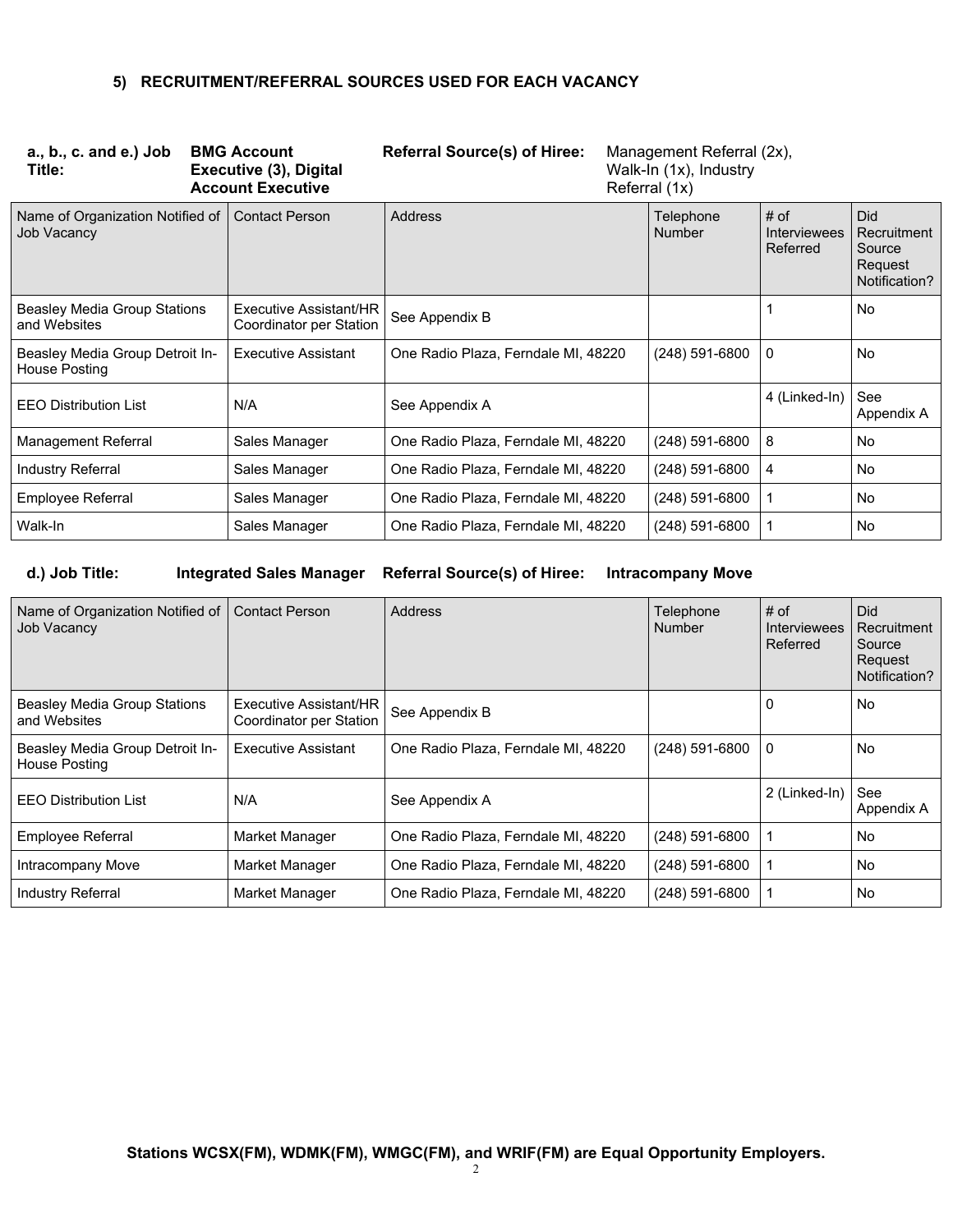# **f.) Job Title: General Sales Manager Referral Source(s) of Hiree: Employee Referral**

| Name of Organization Notified of<br>Job Vacancy  | <b>Contact Person</b>                             | <b>Address</b>                      | Telephone<br>Number | # of<br><b>Interviewees</b><br>Referred | <b>Did</b><br>Recruitment<br>Source<br>Request<br>Notification? |
|--------------------------------------------------|---------------------------------------------------|-------------------------------------|---------------------|-----------------------------------------|-----------------------------------------------------------------|
| Beasley Media Group Stations<br>and Websites     | Executive Assistant/HR<br>Coordinator per Station | See Appendix B                      |                     | 0                                       | No                                                              |
| Beasley Media Group Detroit In-<br>House Posting | Executive Assistant                               | One Radio Plaza, Ferndale MI, 48220 | $(248)$ 591-6800    |                                         | <b>No</b>                                                       |
| <b>EEO Distribution List</b>                     | N/A                                               | See Appendix A                      |                     | 2 (Linked-In,<br>RAMP)                  | See<br>Appendix A                                               |
| Employee Referral                                | Market Manager                                    | One Radio Plaza, Ferndale MI, 48220 | $(248)$ 591-6800    | 3                                       | No                                                              |
| <b>Management Referral</b>                       | Director of Sales                                 | One Radio Plaza, Ferndale MI, 48220 | $(248)$ 591-6800    |                                         | No                                                              |
| <b>Industry Referral</b>                         | Director of Sales                                 | One Radio Plaza, Ferndale MI, 48220 | (248) 591-6800      |                                         | No                                                              |

**g.) Job Title: Videographer/Editor Referral Source(s) of Hiree: EEO Distribution List: Linked-In**

| Name of Organization Notified of   Contact Person<br>Job Vacancy |                                                   | <b>Address</b>                      | Telephone<br><b>Number</b> | $#$ of<br>Interviewees<br>Referred | Did.<br>Recruitmen<br>t Source<br>Request<br>Notification |
|------------------------------------------------------------------|---------------------------------------------------|-------------------------------------|----------------------------|------------------------------------|-----------------------------------------------------------|
| Beasley Media Group Stations<br>l and Websites                   | Executive Assistant/HR<br>Coordinator per Station | See Appendix B                      |                            |                                    | No                                                        |
| Beasley Media Group Detroit In-<br>House Posting                 | <b>Executive Assistant</b>                        | One Radio Plaza, Ferndale MI, 48220 | $(248)$ 591-6800           | 0                                  | No                                                        |
| l EEO Distribution List                                          | N/A                                               | See Appendix A                      |                            | 5 (Indeed-1,<br>LinkedIn-4)        | See<br>Appendix A                                         |

**6) TOTAL # OF INTERVIEWEES REFERRED:** For the period from May 23, 2021 through May 22, 2022, this Employment Unit interviewed 39 interviewees for full-time job vacancies.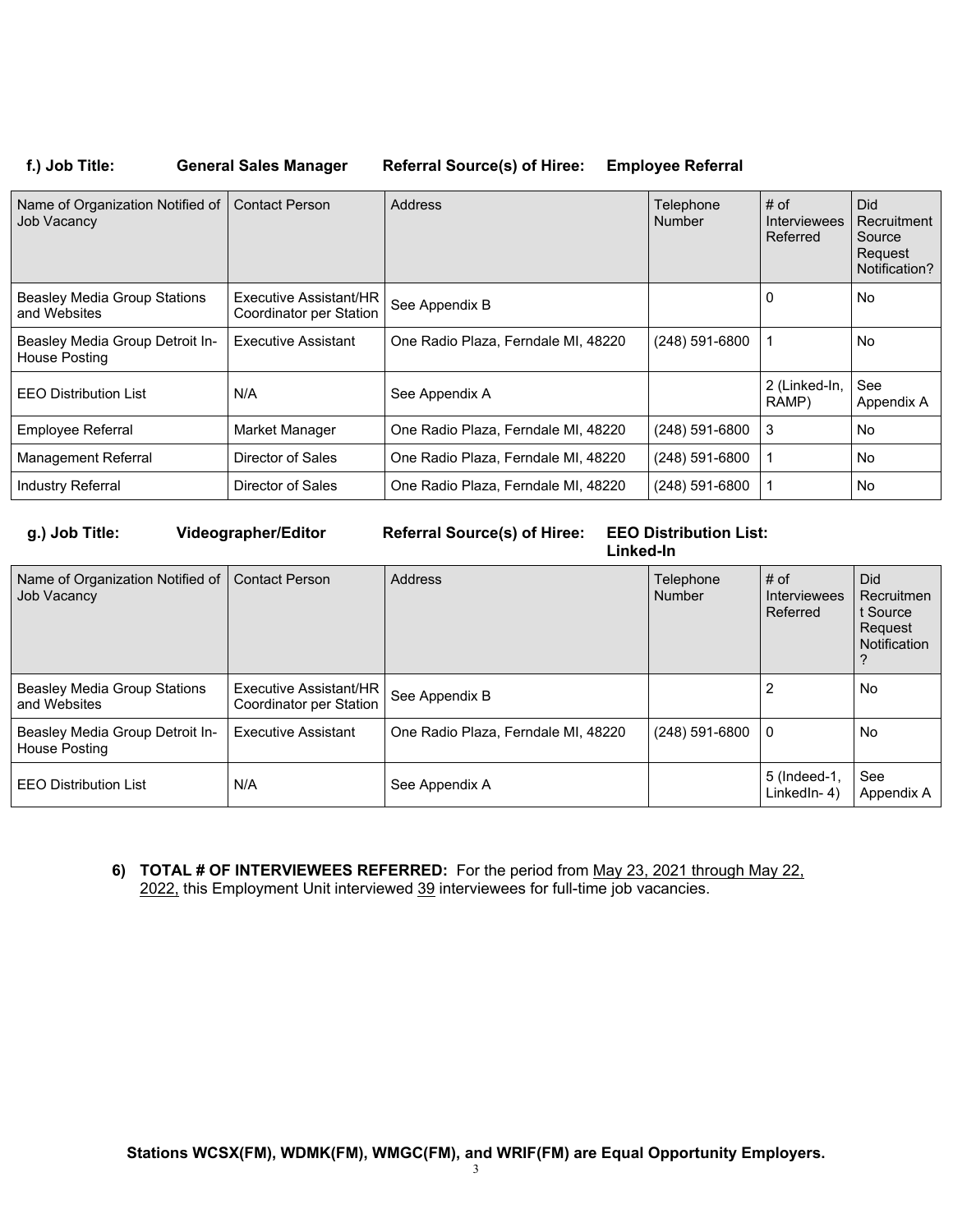- **7) SUPPLEMENTAL RECRUITMENT INITIATIVES.**
	- a) **INITIATIVE: ESTABLISHMENT OF AN INTERNSHIP PROGRAM DESIGNED TO ASSIST MEMBERS OF THE COMMUNITY TO ACQUIRE SKILLS NEEDED FOR BROADCAST EMPLOYMENT.**

**Checkpoint XP Esports Internships Date: Through November 2021 Participants: Checkpoint XP Staff (Head of Collegiate Content, Brand Manager, Host/Producer, and Director of Marketing and Sales)** 

The Beasley XP/Checkpoint XP Esports Internship is an internship program in partnership with University of Nevada - Las Vegas and other schools in North America. College students looking to learn more about e-sports, radio/digital production and e-sports journalism have an opportunity to join Beasley XP/Checkpoint XP for 1-2 semesters for opportunities that include furthering their careers in e-sports journalism and broadcasting. Students can receive college internship credit for assisting with production, editing, interviewing and marketing/social. There are also on-air opportunities for students who are interested in becoming hosts.

#### **b) INITIATIVE: PARTICIPATION IN OTHER ACTIVITIES DESIGNED BY THE STATION EMPLOYMENT UNIT REASONABLY CALCULATED TO FURTHER THE GOAL OF DISSEMINATING INFORMATION AS TO EMPLOYMENT OPPORTUNITIES.**

#### **i. LOVEYOURNEXTGIG.COM Date: June 2021-ONGOING**

Beasley Media Group has developed LOVEYOURNEXTGIG.COM, a complete recruitment kit to help employers connect with the current workforce in an effort to recruit for better opportunities. By using a multi-platform campaign including traditional media, digital marketing, and additional online assets, the website helps business partners target qualified workers for available positions. Listeners, job seekers and businesses can find and post open positions. The job board was created June 2021 and will continue.

### **c) INITIATIVE: PARTICIPATION IN JOB FAIRS BY STATION PERSONNEL WHO HAVE SUBSTANTIAL RESPONSIBILITY IN THE MAKING OF HIRING DECISIONS.**

### **i. 2022 MAB Foundation Digital Speed Networking Career Outreach Event Date: March 25th, 2022 Participants: BMG Regional Marketing Director, WRIF Marketing Director**

The Employment Unit participated in the 2022 MAB Foundation Digital Speed Networking Career Outreach Event on March 25th, 2022. There were 5-minute speed networking interviews with young professionals, and panel discussions with various media guest speakers. Employment Unit representatives spoke with attendees about the potential opportunities at Beasley Media Detroit including internships, jobs, and job shadowing, while also informing them of the current open positions. Resumes were collected.

### **d) INITIATIVE: LISTING OF EACH UPPER-LEVEL CATEGORY OPENING IN A JOB BANK OR NEWSLETTER OF MEDIA TRADE GROUPS WHOSE MEMBERSHIP INCLUDES SUBSTANTIAL PARTICIPATION OF WOMEN AND MINORITIES.**

**i. Date: Ongoing Participants: Executive Assistant/EEO Coordinator** 

**Stations WCSX(FM), WDMK(FM), WMGC(FM), and WRIF(FM) are Equal Opportunity Employers.**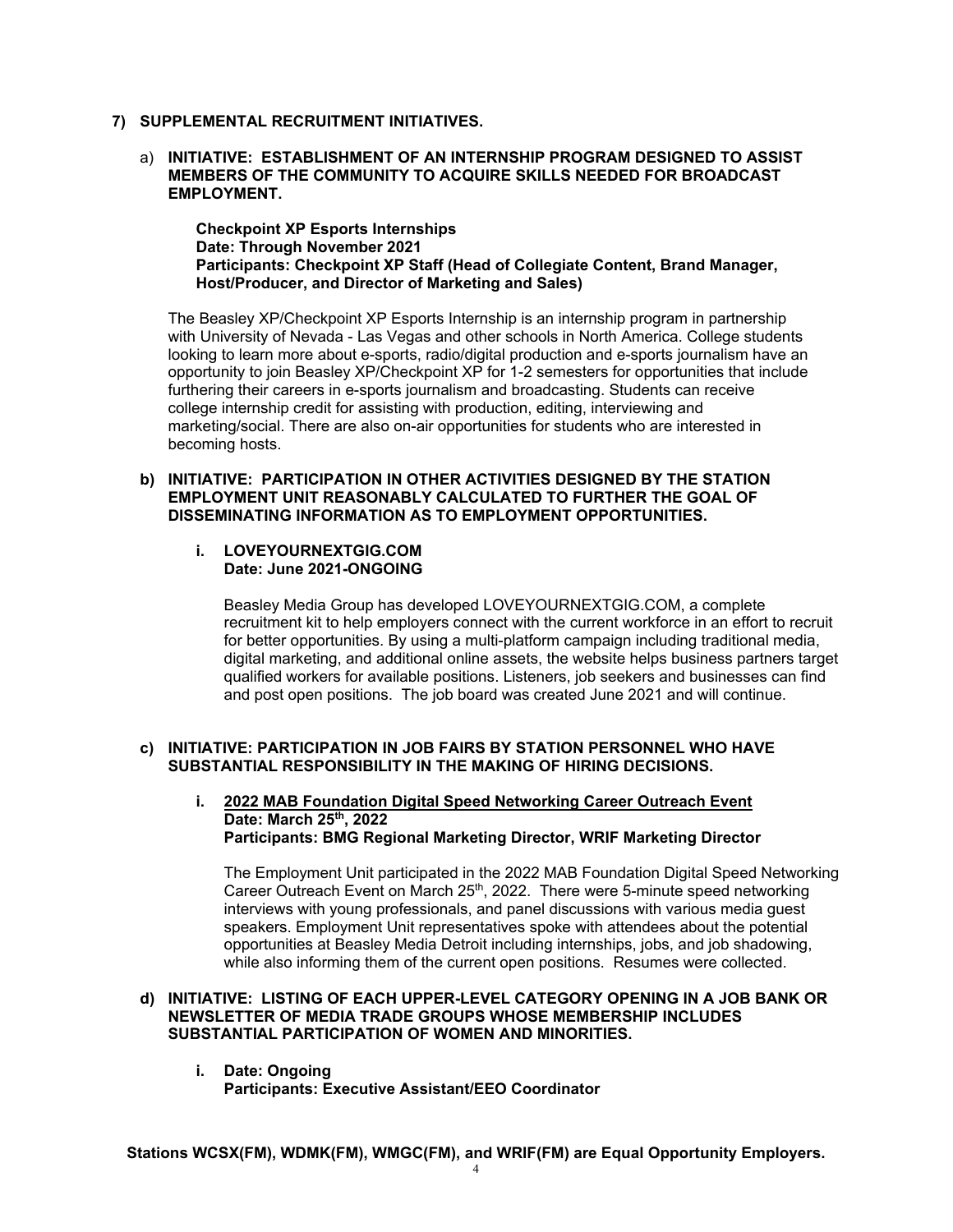The Employment Unit posts job openings and internships at the online job banks of the Michigan Association of Broadcasters (www.michmab.com) and All Access (www.allaccess.com), and regularly sends non-confidential upper-level postings (Management, Sales, Promotions) to organizations whose membership includes substantial participation by women and minorities, such as Detroit Urban League, Arab-American Chaldean Council, Wayne State University, The Association for Women in Communication Detroit Chapter, and Detroit Branch of the NAACP, Detroit Workforce Development, and Arab Community Center for Economic & Social Services.

### **e) INITIATIVE: PARTICIPATION IN EVENTS SPONSORED BY ORGANIZATIONS REPRESENTING GROUPS PRESENT IN THE COMMUNITY INTERESTED IN BROADCAST EMPLOYMENT ISSUES.**

### **i. Sunrise Networking Group Mixer Date: March 23rd, 2022 (Plus Meet Twice a Month) Participants: Account Executive**

The Account Executive joined the Sunrise Networking Group to discuss the broadcast industry, including career opportunities. She also meets one on one with other members to discuss more in depth her job duties and what the broadcast industry can offer.

#### **f) INITIATIVE: PARTICIPATION IN EVENTS OR PROGRAMS SPONSORED BY EDUCATIONAL INSTITUTIONS RELATING TO CAREER OPPORTUNITIES IN BROADCASTING**

#### **i. Plymouth Salem High School Media Class Speech**  Date: October 6<sup>th</sup>, 2021 **Participant: WRIF PM Drive On-Air Talent**

The WRIF PM Drive On-Air Talent spoke to a student media class. He discussed his job duties, career, career journey, how he got into the broadcast industry, and tips for starting out in the broadcasting industry.

#### **ii. Lourdes University Student Interview Date: April 13th, 2022 Participant: On-Air Talent**

The WRIF On-Air Talent was interviewed by a student from Lourdes University who was asked to interview a professional broadcaster, preferably one he wants to emulate. They discussed how the WRIF On-Air Talent started in the industry, what his job duties encompass, the ins and outs of being an on-air talent, and tips for starting out in the broadcasting industry.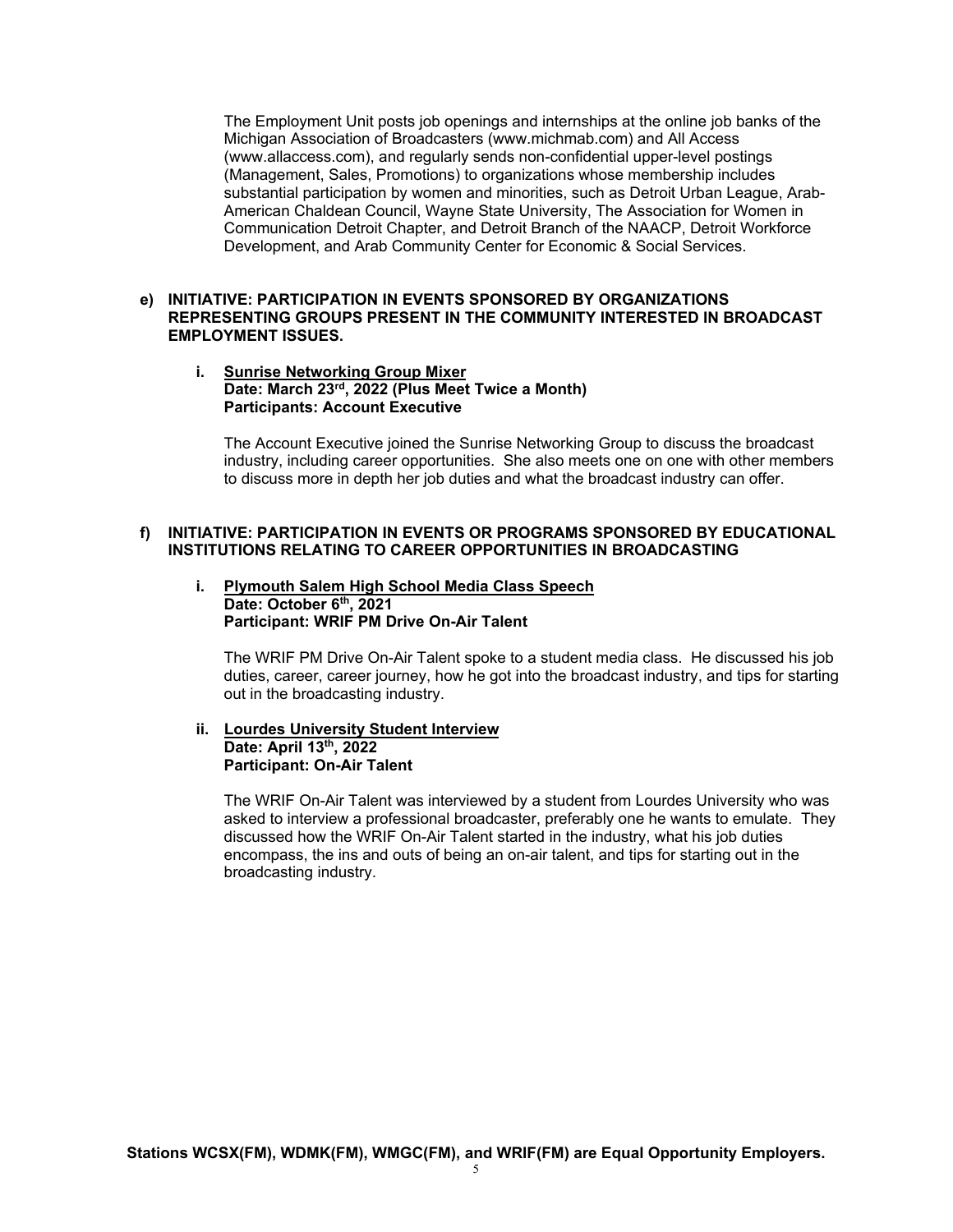# **Appendix A- EEO Distribution List**

| Name of Organization Notified of<br><b>Job Vacancy</b>                    | <b>Contact Person</b> | Address                                                        | Telephone<br><b>Number</b> | Did<br>Recruitment<br>Source<br>Request<br>Notification? |
|---------------------------------------------------------------------------|-----------------------|----------------------------------------------------------------|----------------------------|----------------------------------------------------------|
| <b>ACCESS: Arab Community</b><br>Center for Economic & Social<br>Services | Mustapha Mounajed     | 6451 Schaefer Rd., Dearborn, MI 48126                          | 313-945-8146               | Yes                                                      |
| Adrian College                                                            | Kellie Berger         | 110 S Madison St, Adrian, MI 49221                             | 517-265-5161               | No                                                       |
| Adcraft                                                                   | Michelle Rossow       | 2000 Brush St., Suite 601, Detroit MI, 48226                   | 313-872-7850               | No                                                       |
| Albion College                                                            | Jenny Risner-Wade     | 611 E. Porter, Albion, MI 49224                                | 517*629-0332               | Yes                                                      |
| All Access                                                                | Joel Denver           | 28955 Pacific Hwy., Ste. 210-5, Malibu CA<br>90265             | 310-457-6616               | Yes                                                      |
| <b>AMFMJobs.com Broadcast</b><br><b>Employment Services</b>               | Mark Holloway         | PO Box 4116, Oceanside CA, 92502                               | 800-374-0119               | No                                                       |
| Aquinas College                                                           | <b>Annmarie Post</b>  | 1700 Fulton ST. E, Grand Rapids, MI 49506                      | 616-632-8900               | No                                                       |
| Arab American Chaldean Council                                            | Kimberly              | 28551 Southfield Rd., Lathrup Village, MI 48076                | 248-559-1990               | No                                                       |
| The Association for Women in<br><b>Communications Detroit Chapter</b>     | Alison LaRose         | 2744 Ellwood, Berkley, MI 48072                                | 248-582-8465               | Yes                                                      |
| <b>Baker College</b>                                                      | Tony Vuckovich        | 1050 W. Bristol Rd., Flint, MI 48507                           | 800-964-4299               | No                                                       |
| <b>Broadcast Compliance Services</b>                                      | Robin Cooper          | 1700 Rockville Pike, Suite 400, Rockville, MD<br>20852         | 301-998-6136               | Yes                                                      |
| <b>Calvin University</b>                                                  | TaRita Johnson        | 3201 Burton St. SE, Grand Rapids MI, 49546                     | 616-526-6485               | No                                                       |
| Central Michigan University                                               | Diane Prenkert        | 1200 S. Franklin, Ronan Hall, RM240, Mt.<br>Pleasant, MI 48859 | (989) 774-3068             | No                                                       |
| Columbia College Chicago                                                  | Angela Sheridan       | 623 S. Wabash, Suite 307, Chicago, IL 60605                    | 312-369-7280               | Yes                                                      |
| Davenport University                                                      | <b>Eric Cross</b>     | 6191 Kraft Ave, SE, Grand Rapids, MI 49512                     | 616-698-7111               | Yes                                                      |
| Detroit Urban League                                                      | Shelita Richmond      | 208 Mack Ave., Detroit, MI 48201                               | 313-832-4600               | No                                                       |
| Detroit Workforce Development                                             | Pamela Moore          | 707 W. Milwaukee, Detroit, MI 48202                            | 313-876-0674               | No                                                       |
| Eastern Michigan University                                               | <b>Barb Gehring</b>   | 200 McKenny Hall, Ypsilanti, MI 48197                          | 734-487-0940               | No                                                       |
| <b>Ferris State University</b>                                            | Michele Albright      | 1201 S. State St., Big Rapids, MI 49307                        | 231-591-2685               | No                                                       |
| <b>Grand Valley State University</b>                                      | Susan Proctor         | 1 Campus Dr., Allendale MI, 49401                              | 616-331-3311               | No                                                       |
| Indeed.com                                                                |                       | Indeed.com                                                     |                            | No                                                       |
| <b>Jewish Vocational Services</b>                                         | Lauren Kepes          | 29699 Southfield Rd., Southfield, MI 48076                     | $(313) 833 - 8100$         | Yes                                                      |
| Lawrence Technological<br>University                                      | Margaret Pierce       | 21000 W. 10 Mile Rd., Southfield, MI 48075                     | 248-204-3140               | No                                                       |
| LinkedIn.com                                                              | LinkedIn.com          | Mountain View, CA                                              | N/A                        | No                                                       |
| MAB Job Bank                                                              | Sarah Beeskow         | 819 N. Washington Ave., Lansing, MI 48906                      | 800-968-7622               | No                                                       |
| Macomb Community College                                                  | Andrea Rickert        | 14500 E. 12 Mile Rd., Warren MI, 480888                        | (586) 445-7999             | Yes                                                      |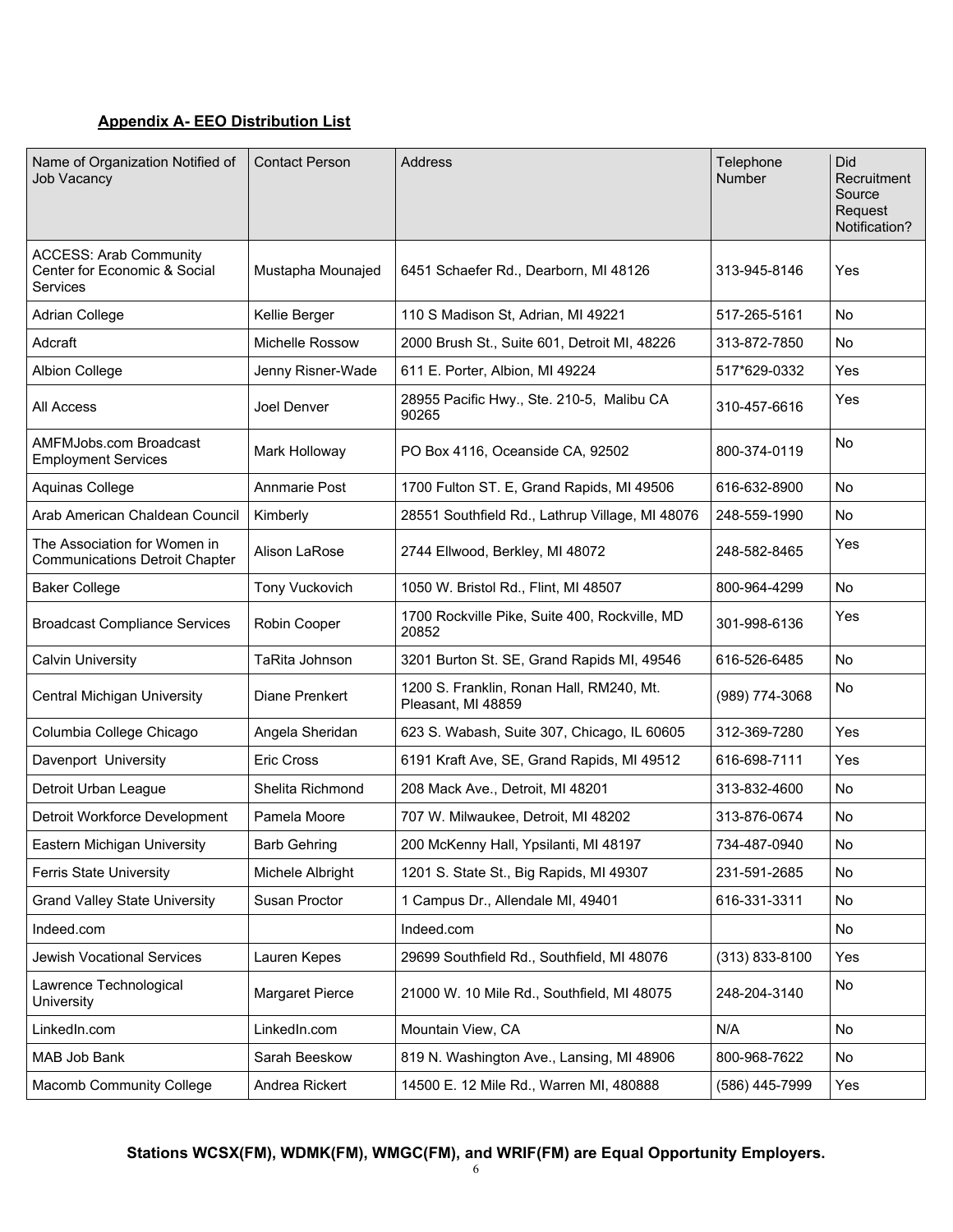| Name of Organization Notified of<br><b>Job Vacancy</b>     | <b>Contact Person</b>                     | <b>Address</b>                                         | Telephone<br>Number              | Did<br>Recruitment<br>Source<br>Request<br>Notification? |
|------------------------------------------------------------|-------------------------------------------|--------------------------------------------------------|----------------------------------|----------------------------------------------------------|
| <b>Madonna University</b>                                  | <b>Christine Brant</b>                    | 36600 Schoolcraft Rd., Livonia, MI 48150               | 734-432-5300                     | Yes                                                      |
| Michigan State University                                  | <b>Theda Rudd</b>                         | 113 Student Services Bldg., East Lansing MI,<br>48824  | $(517)$ 355-9510                 | No                                                       |
| Michigan State University Alumni<br>Association            | Lisa Parker                               | 535 Chestnut Road, Room 300, East Lansing,<br>MI 48824 | 517-355-8314                     | <b>No</b>                                                |
| Michigan Technological<br>University                       | <b>Shelley Farrey</b>                     | 1400 Townsend Dr., Houghton, MI 49931                  | 906-487-2313                     | No                                                       |
| Michigan Works Oak Park/<br><b>Ferndale Service Center</b> | <b>Heather Coleman-</b><br>Voss           | 713 E. Nine Mile Rd., Ferndale, MI 48220               | 248-586-8924                     | No                                                       |
| Michigan Works' Oak Park<br>Career Center                  | Patricia Edmonds                          | 22180 Parklawn, Room 105, Oak Park, MI<br>48237        |                                  | <b>No</b>                                                |
| NAACP, Detroit Branch                                      | Donnell White                             | 8220 Second Ave., Detroit MI, 48202                    | $(313) 871 - 2087,$<br>Ext. 2413 | <b>No</b>                                                |
| Oakland Community College-<br>Auburn Hills                 | Director, Placement<br>Services and Co-Op | 2900 Featherstone Rd., Auburn Hills, MI 48326          | 248-232-4100                     | Yes                                                      |
| Oakland University                                         | Denise McConkey                           | 275 W. Vandenberg Hall, Rochester MI 48309             | (248) 370-3250                   | Yes                                                      |
| Pure Michigan Talent Connect                               |                                           | https://jobs.mitalent.org/post-job/                    | 888-522-0103                     | No                                                       |
| RadioFacts.com                                             | <b>Kevin Ross</b>                         | http:www.radiofacts.com                                |                                  | No                                                       |
| RAMP247.com                                                | Kevin Carter                              | 24307 Magic Mountain Pkwy, #65, Valencia, CA<br>91355  | 661-294-9408                     | No                                                       |
| Saginaw Valley State University                            | Sarah Binder                              | 7400 Bay Rd., University Center, MI 48710              | 989-964-4954                     | No                                                       |
| Schoolcraft College                                        | <b>Kathy Cox</b>                          | 18600 Haggerty Rd., Livonia, MI 48152                  | 734-462-4461                     | No                                                       |
| Specs Howard School of<br><b>Broadcast Arts</b>            | Anjenetta Hicks                           | 19900 W. 9 Mile Rd., Southfield, MI 48075              | 248-358-9000                     | Yes                                                      |
| University of Detroit Mercy                                | Sheryl McGriff                            | 4001 W. McNichols Rd., Detroit MI, 48221               | $(313)$ 993-1000                 | Yes                                                      |
| University of Michigan                                     | Lynne Sebille-White                       | 3200 Student Activities Bldg., Ann Arbor MI,<br>48109  | (734) 764-7460                   | No                                                       |
| University of Michigan Alumni<br>Association               | Louise Jackson                            | 200 Fletcher St., Ann Arbor 48109                      | 734-764-3153                     | Yes                                                      |
| University of Michigan Dearborn                            | Regina Storrs                             | 4901 Evergreen, Rm 111CAB, Dearborn MI,<br>48128       | $(313) 593 - 5000$               | No                                                       |
| University of Michigan Flint                               | Handshake                                 | 303 East Kearsley St., Flint MI, 48502                 |                                  | No                                                       |
| Walsh College                                              | Laurie Siebert                            | 3838 Livernois Rd./P.O. Box 7006, Troy, MI<br>48009    | 248-689-8282                     | No                                                       |
| Wayne Co. Community College<br><b>District</b>             | E. Martinus Whitfield                     | 801 W. Fort St., Detroit MI, 48226                     | $(313)$ 496-2500                 | No                                                       |
| Wayne State University                                     | Eddie Dickinson                           | 656 Reuther Mall, Room 1001, Detroit MI, 48202         | 313-577-3390                     | Yes                                                      |
| Western Michigan University                                | Brenda Case- Parris                       | 1401 Ellsworth Hall, Kalamazoo MI 49008                | 269-387-2745                     | Yes                                                      |